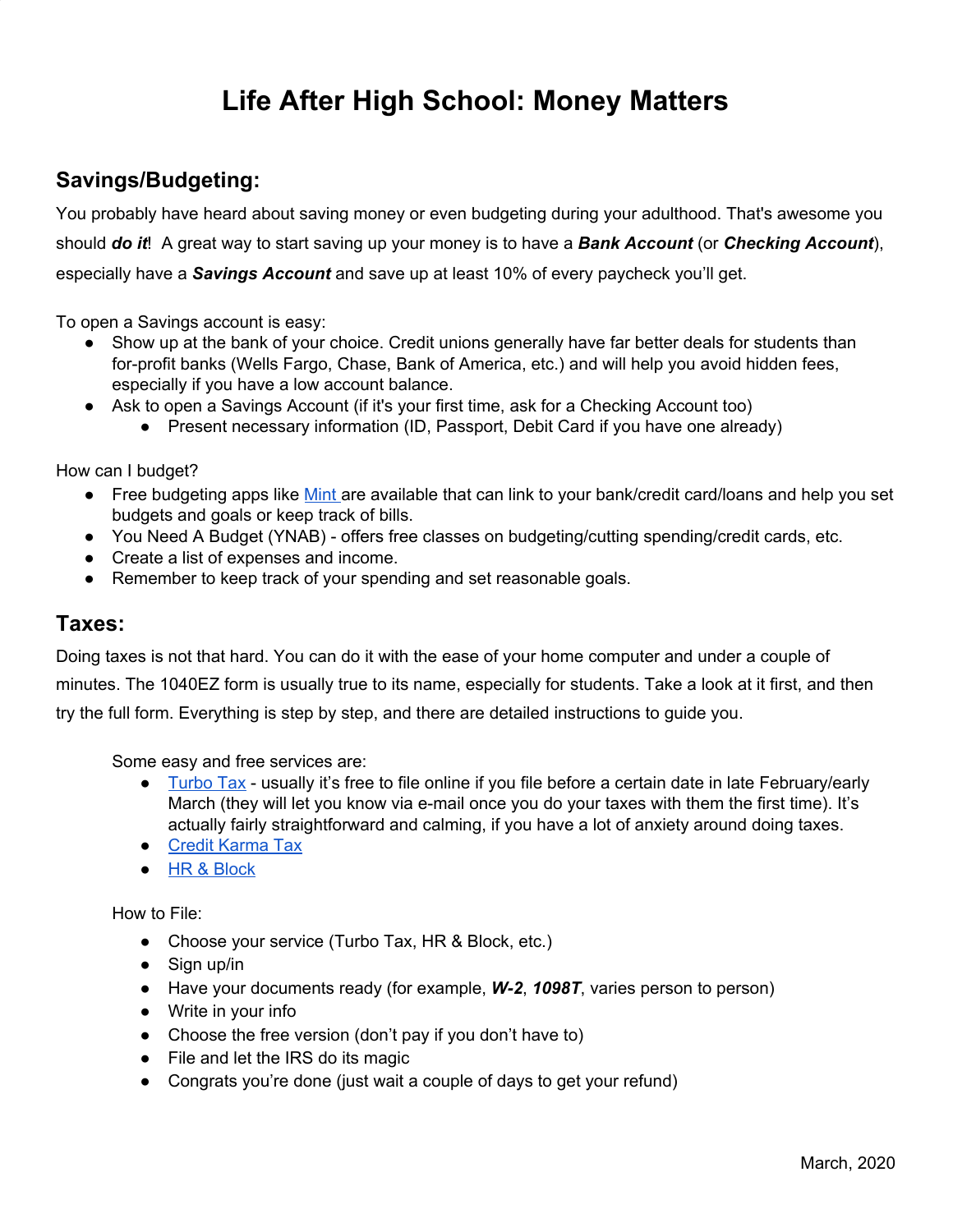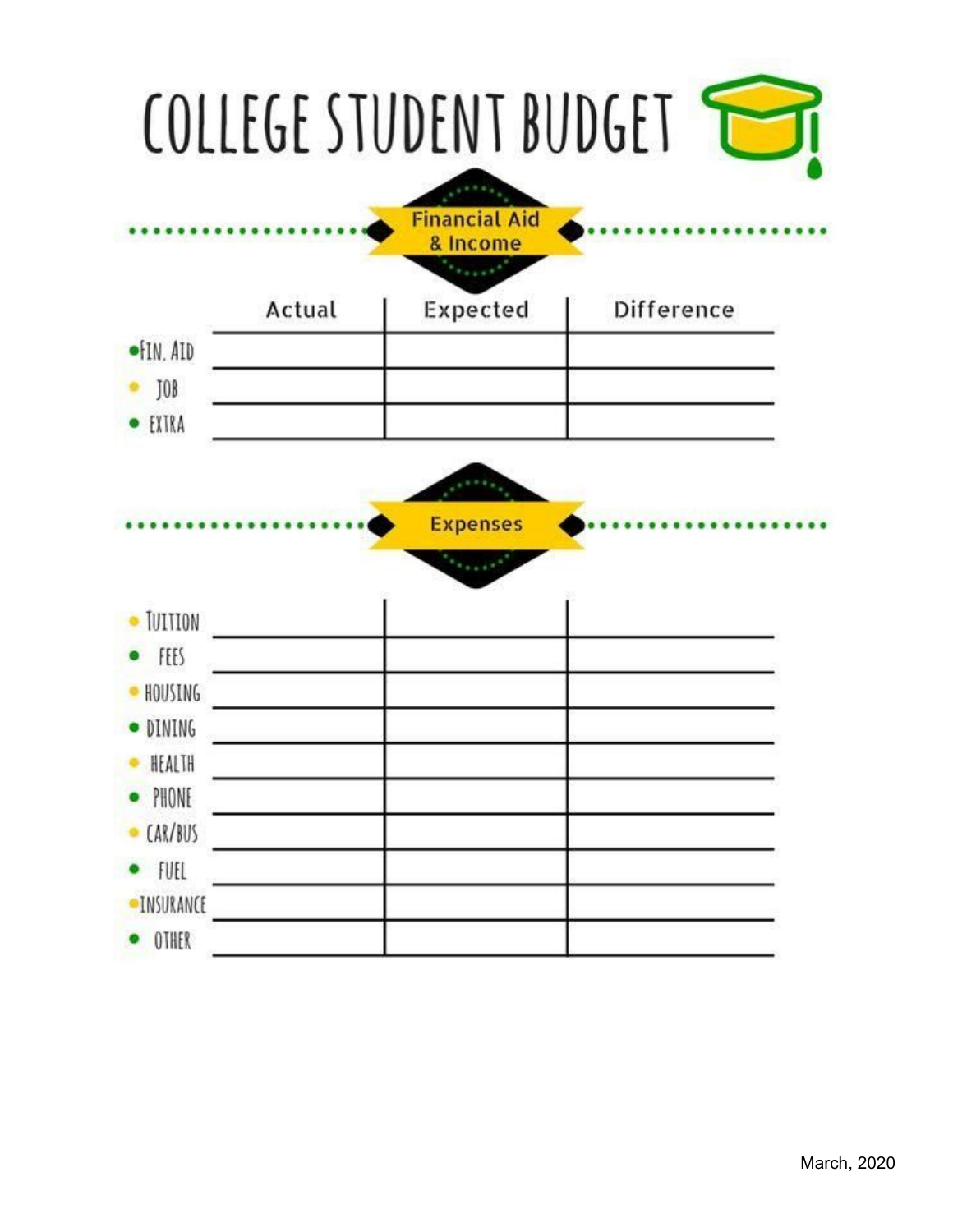# **Avoiding Credit Card Woes**

If you haven't already, be prepared when you turn 18 to be bombarded by credit card offers. Using credit cards responsibly can build good credit, but you can quickly become overwhelmed if you aren't careful. Keep these tips in mind to help you stay money-conscious and avoid credit card woes.



#### **Don't fall for free gifts or promotions.** Many credit card companies lure in

college students by offering incentives. Under the CARD act of 2009, credit card companies can no longer offer "any tangible item as a gift" on campus or within 1000 feet of campus. However, companies can still offer incentives at locations away from campus. Gift cards, t-shirts, backpacks, coolers, airline miles - are they really worth damaging your personal credit? Your credit score decreases each time a new inquiry is run in your name, so choose one or two cards and stick with them for the long run.

**Shop around for a card.** Before you sign up for a credit card, be sure to read the fine print. Try to find a card that offers no annual fee and a low finance charge.

**Open an account with a low credit limit.** A low credit limit makes you less likely to accrue a lot of debt. Even if you're approved for more, ask for a limit of under \$1,000 and plan to charge much less.

**Pay full amount each month.** If you always pay the total balance, then you will build a good credit rating and avoid credit card trouble and big finance charges. With a finance charge of 18% on a \$1,000 balance, making minimum payments could take 12 years to pay off and cost an additional \$1,115 in interest. If you cannot pay your balance off in full each month, adding even \$25-\$50 above the minimum payment helps.

**Pay bill on time every month.** If you send in late payments, not only will it hurt your credit score, but you will also be charged late fees. Make sure you know when your payment is due each month, so you can avoid those extra charges.

**Avoid cash advances.** Most fees for cash advances are steep and interest rates are often higher. If you need cash, use a debit card.

**Avoid impulse shopping.** Charging an occasional slice of pizza and a soda is fine, but purchases like that add up quickly. Treat your credit card like a checking account. Use it only for emergencies or when you know you can pay off the balance in full when your bill arrives.

**Monitor your credit report.** Review your report annually and question any discrepancies. Credit agencies can make mistakes.

<http://ecampustours.com/for-students/campus-life/College-Budgets-101/avoiding-credit-card-woes#>

Why use a credit card over a debit card?

**Better fraud protection**. When fraudulent charges occur on a credit card, it is your creditor who has to fight to get their money back. If they occur on a debit card, it is you who needs to fight to get your money back. Sure, some banks may advertise that you are not liable for fraudulent debit card charges, but they will likely place a high burden of proof on you to convince them that you did not make the charges in question before they are willing to give you your money back. It really sucks being unable to access your money while waiting for the bank to sort things out. With a credit card, you do not have to pay for the fraudulent charges until the dispute is complete, and only if the dispute is settled against your favor.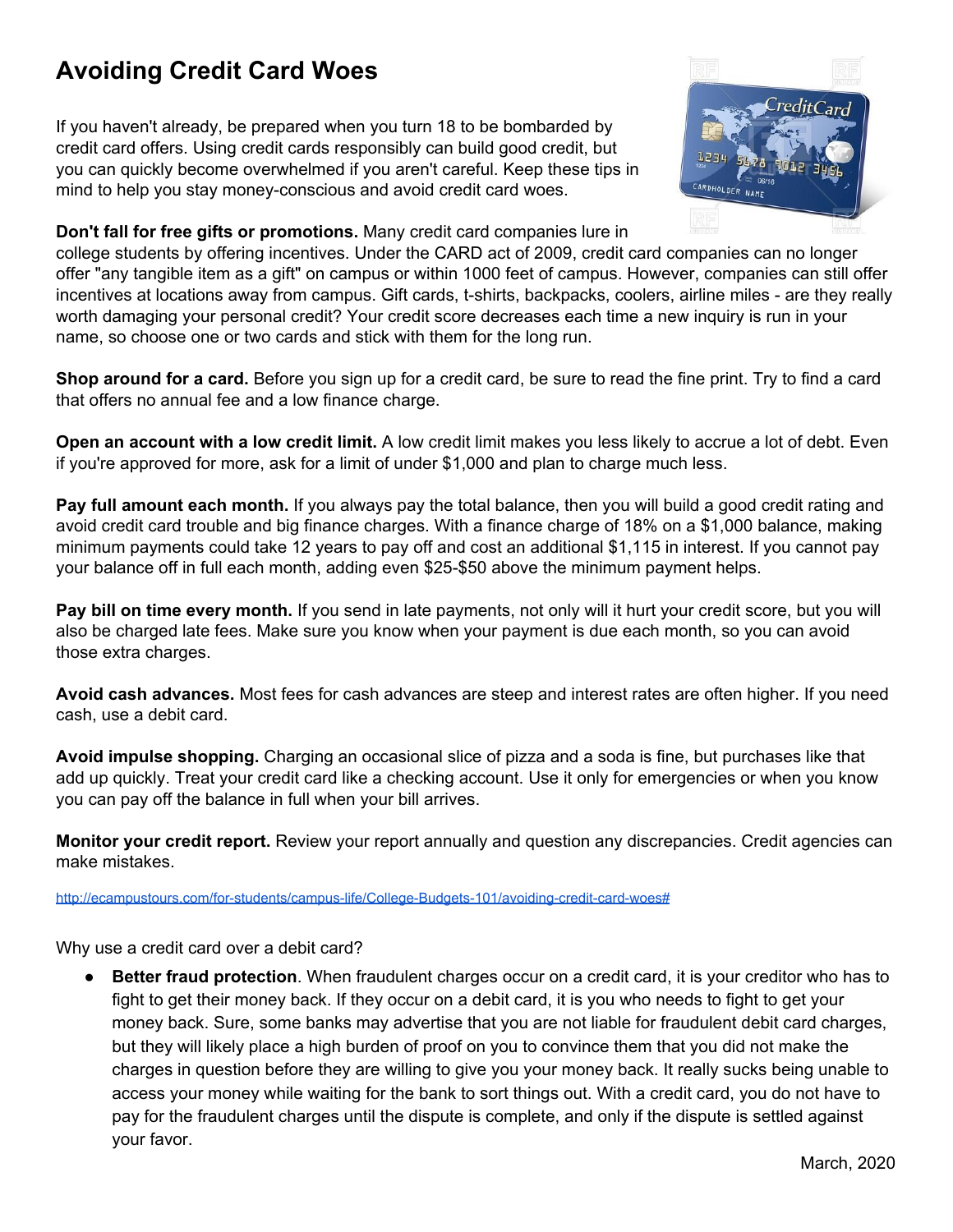- **More recourse if you never receive something you ordered**. If you make a purchase with a credit card, you can file a dispute if you never received the goods or services you ordered, or if they are damaged during shipping. With a debit card, the transaction can be reversed only if the merchant agrees.
- **Avoid having your money tied up**. Upon check in at a hotel, or paying for gas at the pump, a hold will be placed on the card you present. This is for the hotel to have recourse if you trash your room, or for the gas station to ensure that you have enough to fill up a tank (whether or not that is what you actually intend to do). With a credit card, you will have some of your credit line tied up, but it is not your own money which access to is being restricted. With a debit card, your own money is tied up and cannot be used until the hold is released. The hold is usually released by the hotel or gas station once everything checks out and the final charge is determined. However, your bank is ultimately in control of when you may access your funds again.

# **Managing Debt:**

So you've bought more than you meant to, or got your hours slashed by your boss for no reason, or really anything. No matter how, you've gotten some additional debt, so how can you manage it?

First off, do what you can to make all your minimum payments on time. LATE FEES ARE TERRIBLE.

- Make a schedule, and mentally 'pre-pay' those bills and remove the temptation to spend that money.
- Next, allocate your *extra* funds to pay down the debt with the highest interest rate first. This is often called the "Waterfall Method". When it's paid off, pay down the next-highest interest rate. And so on. This will mathematically save you the most money month over month.

*Student loans.* As far as loans go, these are not that bad, rate wise. And the interest you pay each year is tax-deductible, essentially lowering how much they cost by a bit.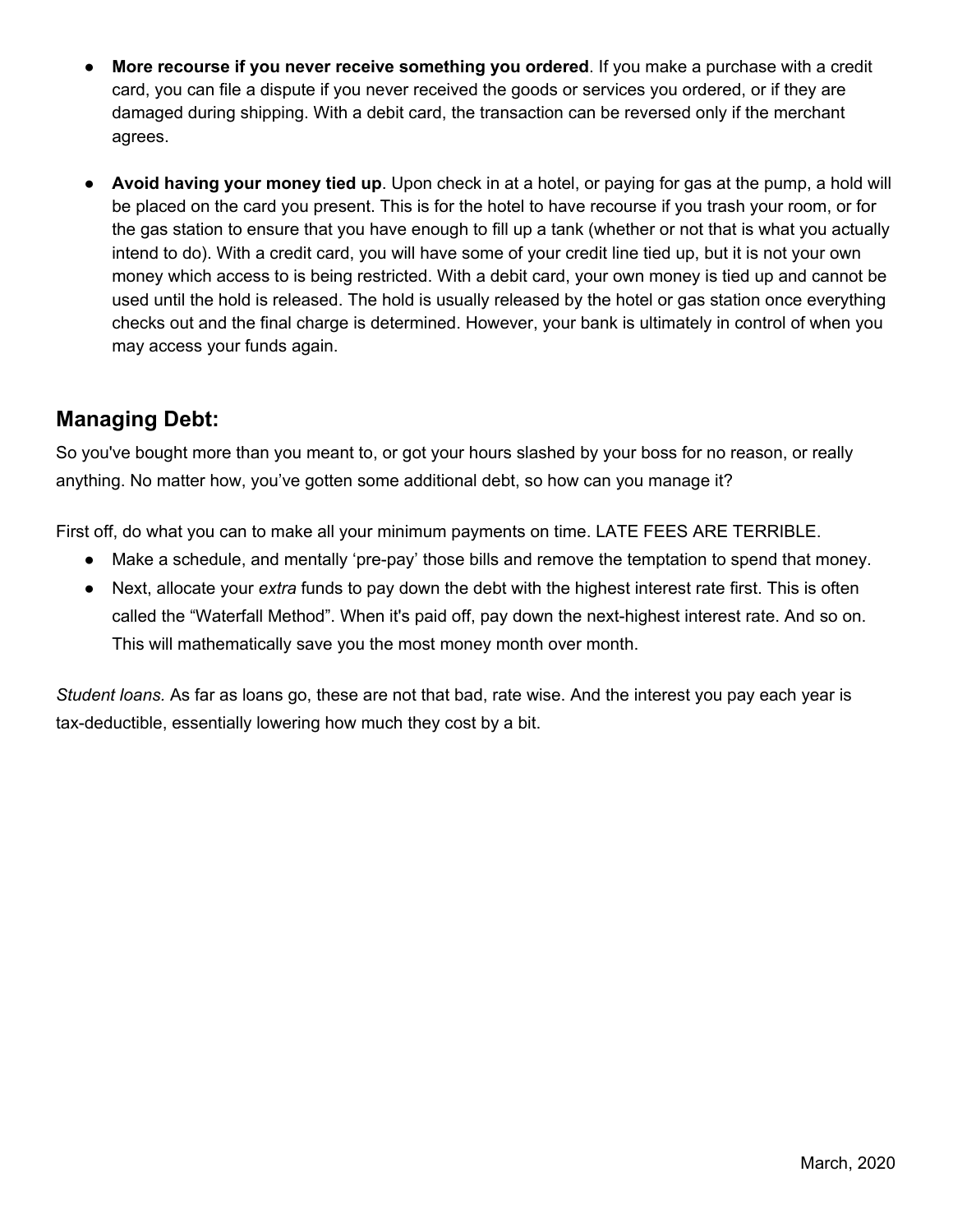# **8 Personal Financial Tips for Young Adults**

You might be fairly clueless about how to manage your money when you're out in the real world for the first time. If you think that understanding personal finance is way above your head, though, you're wrong. All it takes to get started on the right path is the willingness to do a little reading.

To help you get started, we'll take a look at eight of the most important things to understand about money if you want to live a comfortable and prosperous life.

## **1. Learn Self Control**

If you're lucky, your parents taught you this skill when you were a kid. If not, keep in mind that the sooner you learn the fine art of delaying gratification, the sooner you'll find it easy to keep your finances in order. Although you can effortlessly purchase an item on [credit](http://www.investopedia.com/terms/c/credit.asp) the minute you want it, it's better to wait until you've actually saved up the money. Do you really want to pay interest on a pair of jeans or a box of cereal? If you make a habit of putting all your purchases on [credit](http://www.investopedia.com/terms/c/creditcard.asp) cards, regardless of whether you can pay your bill in full at the end of the month, you might still be paying for those items in 10 years. If you want to keep your credit cards for the convenience factor or the rewards they offer, make sure to always pay your balance in full when the bill arrives, and don't carry more cards than you can keep track of.

# **2. Take Control of Your Own Financial Future**

If you don't learn to manage your own money, other people will find ways to (mis)manage it for you. Some of these people may be ill-intentioned, like unscrupulous [commission-](http://www.investopedia.com/terms/c/commission.asp)based financial planners. Others may be well-meaning, but may not know what they're doing. Instead of relying on others for advice, take charge and don't let anyone catch you off guard - whether it's a significant other that slowly siphons your bank account or friends who want you to go out and blow tons of money with them every weekend. Understanding how money works is the first step toward making your money work for you.

### **3. Know Where Your Money Goes**

It is important to make sure your [expenses](http://www.investopedia.com/terms/e/expense.asp) aren't exceeding your [income](http://www.investopedia.com/terms/i/income.asp). The best way to do this is by [budgeting](http://www.investopedia.com/terms/b/budget.asp). Once you see how your morning java adds up over the course of a month, you'll realize that making small, manageable changes in your everyday expenses can have just as big of an impact on your financial situation as getting a raise. In addition, keeping your recurring monthly expenses as low as possible will also save you big bucks over time. If you don't waste your money on a posh apartment now, you might be able to afford a nice condo or a house before you know it.

### **4. Start an Emergency Fund**

One of personal finance's oft-repeated mantras is "pay [yourself](http://www.investopedia.com/terms/p/payyourselffirst.asp) first". No matter how much you owe in student loans or credit card debt and no matter how low your salary may seem, it's wise to find some amount - any amount - of money in your budget to save in an [emergency](http://www.investopedia.com/terms/e/emergency_fund.asp) fund every month. Having money in savings to use for emergencies can really keep you out of trouble financially and help you sleep better at night. Also, if you get into the habit of saving money and treating it as a non-negotiable monthly "expense", pretty soon you'll have more than just emergency money saved up: you'll have retirement money, vacation money and even money for a home down payment.

### **5. Start Saving for Retirement Now**

Just as you headed off to kindergarten with your parents' hope to prepare you for success in a world that seemed eons away, you need to prepare for your retirement well in advance. The sooner you start saving, the sooner you'll be able to call working an "option" rather than a "necessity". [Company-sponsored](http://www.investopedia.com/terms/e/employer_sponsored_plan.asp) retirement [plans](http://www.investopedia.com/terms/e/employer_sponsored_plan.asp) are a particularly great choice because you get to put in pretax dollars and the contribution limits tend to be high. Also, companies will often match part of your contribution, which is like getting free money.